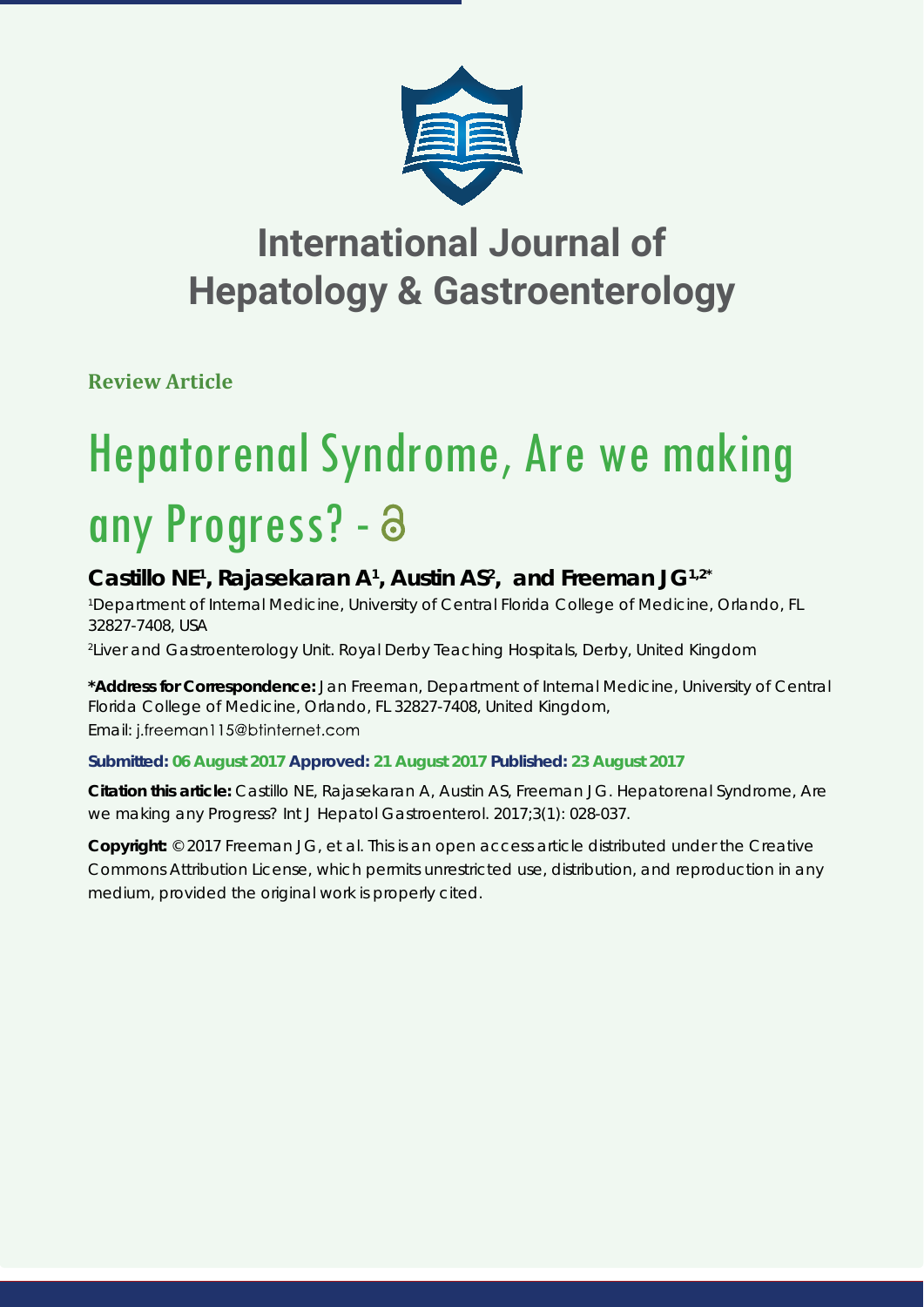#### **ABSTRACT**

Hepatorenal Syndrome (HRS) poses a unique challenge to liver failure patients. The key pathophysiologic feature of HRS includes a marked reduction in renal blood flow that is caused by intense vasoconstriction of the renal circulation counteracting the pathologic systemic and splanchnic arterial vasodilation. The diagnosis of HRS requires a reduction in the glomerular filtration rate and exclusion of other causes of renal failure. Novel biomarkers including cystatin C, neutrophil gelatinase associated lipocalin (NGAL), IL-8 and liver-type fatty acid binding protein (L-FABP) have been proven to be useful for predicting HRS. All existing treatments can only be considered supportive. Other potential therapeutic options such as selectively targeting renal vasodilation are promising. Currently, liver transplant is the only treatment that improves long-term survival.

**Keywords:** Hepatorenal syndrome; Acute kidney injury; Cirrhosis

#### **INTRODUCTION**

Hepatorenal Syndrome (HRS) is a rapidly progressive functional form of acute renal failure. HRS typically occurs as a severe complication of advanced liver disease and is usually associated with an accelerated course of death [1]. Hepatorenal syndrome is a diagnosis of exclusion, and other potential causes of kidney injury should be excluded. Most patients with cirrhosis die from the consequences of portal hypertension and the pathophysiological changes induced by progressive liver dysfunction. In the current review, we focus on the pathophysiology, diagnosis, and treatment of HRS.

#### **Definition and diagnosis**

The first pathophysiologic interpretation of HRS was proposed by Frerichs and Flint in the 19<sup>th</sup> century. They described the association between advanced liver disease and renal impairment characterized by oliguria, absence of proteinuria, and normal renal pathology [2]. The definition of HRS has evolved over time and in 1996 the International Ascites Club (IAC) published the diagnostic criteria for HRS (Table 1) [3]. However, the IAC criteria had several limitations including the use of creatinine clearance which has a poor correlation with kidney function in patient with cirrhosis, and less specific and sensitive criteria such as sodium excretion fraction (FENa) and urinary output [4-6]. Moreover, not all patients with HRS have oliguria and a progressive rise in creatinine is more common. Existing data has also found that the urine volume may exceed 400 ml per day with a marked contraction of diuresis only a few days before death [4].

Acute Kidney Injury (AKI) is a common complication in patients with decompensated cirrhosis. In recent years, two consensus definitions of AKI have been developed including the Acute Dialysis Quality Initiative group for the Risk, Injury, Failure, Loss of Renal Function and End-Stage Renal disease (RIFLE) criteria and the Acute Kidney Injury Network (AKIN) group (Table 2). A recent prospective study by Wong, et al. [7] evaluated the ability of the AKIN to predict mortality within 30 days of hospitalization among patients with cirrhosis and infection. The study showed that the consensus definition of AKI accurately predicted 30-day mortality, length of hospital stay and organ failure. Most studies have demonstrated that the AKIN criteria predict mortality, infection, and the potential risk of progression to HRS [8].

A panel of experts has combined the AKIN criteria with the RIFLE criteria leading to the proposal of the Kidney Disease Improving Global Outcome (KDIGO) criteria. KDIGO diagnostic criteria includes an increase in serum creatinine by ≥0.3 mg/dl within 48 hours or an increase in SCr to ≥1.5 times the baseline within the prior 7 days; or a urine volume <0.5 ml/kg/h for 6 hours [9]. This new classification aims to identify kidney failure earlier and implement prompt and aggressive treatment (Table 3) [10].

The IAC further classifies HRS into type 1 and type 2. Type 1 HRS is characterized by a rapid and progressive impairment of renal function defined by a doubling of the serum creatinine level >2.5 milligram per deciliter (mg/dL) or >226 micromoles per liter (μmol/ L) in less than two weeks [11,12]. Prognosis is poor with a ten percent survival rate at 90 days. Type 2 HRS is a less severe, gradual increase in serum creatinine level (above 1.5 mg/dL) that evolves in months (Table 4)  $[12,13]$ . The differential diagnosis between the two types of HRS are based on the rate of the progression since no pathophysiological differences have been identified.

#### **Novel biomarkers**

The diagnostic criteria for diagnosis of HRS continues to rely on serum creatinine levels that should be interpreted with caution in patients with cirrhosis. Patients with cirrhosis have lower baseline serum creatinine than normal due to reduced production of endogenous creatinine, muscle wasting and decreased muscle mass from decreased protein and meat intake; thus, the severity of kidney failure may be underestimated [5,6]. Factors that may overestimate renal function include: medications, fluctuations in serum creatinine in patients with cirrhosis, increased volume of distribution and elevated bilirubin [14,15].

|                                                        | Table 1: Initial diagnostic criteria for hepatorenal syndrome - 1996                                                                                                                                                                              |  |  |  |  |
|--------------------------------------------------------|---------------------------------------------------------------------------------------------------------------------------------------------------------------------------------------------------------------------------------------------------|--|--|--|--|
| Diagnostic criteria for<br><b>Hepatorenal syndrome</b> |                                                                                                                                                                                                                                                   |  |  |  |  |
|                                                        | Chronic or acute liver disease with advanced<br>hepatic failure and portal hypertension                                                                                                                                                           |  |  |  |  |
|                                                        | Low GFR as indicated by serum creatinine<br>> 1.5mg/dL or 24-hour creatinine clearance<br>$<$ 40 mL/min                                                                                                                                           |  |  |  |  |
| Major criteria                                         | Absence of shock, on-going bacterial<br>infection, and current or recent treatment<br>with nephrotoxic drugs and absence of<br>gastrointestinal fluid losses or renal fluid<br>losses.                                                            |  |  |  |  |
|                                                        | No sustained improvement in renal function<br>(decrease in serum creatinine ≤ 1.5mg/dL<br>or increase in creatinine clearance to ≥40<br>mL/min) following diuretic withdrawal and<br>expansion of plasma volume with 1.5 L of<br>isotonic saline. |  |  |  |  |
|                                                        | Proteinuria < 500 mg/dL and no sonographic<br>evidence of obstructive uropathy or<br>parenchymal renal disease.                                                                                                                                   |  |  |  |  |
|                                                        | Urine volume < 500 mL/day                                                                                                                                                                                                                         |  |  |  |  |
|                                                        | Urinary sodium < 10 mEg/L                                                                                                                                                                                                                         |  |  |  |  |
| Minor criteria                                         | Urinary osmolality greater than plasma<br>osmolality                                                                                                                                                                                              |  |  |  |  |
|                                                        | Urine RBCs <50/HPF                                                                                                                                                                                                                                |  |  |  |  |
|                                                        | Serum sodium < 130 mEg/L                                                                                                                                                                                                                          |  |  |  |  |
| *RBCs = red blood cells, HPF = high power field        |                                                                                                                                                                                                                                                   |  |  |  |  |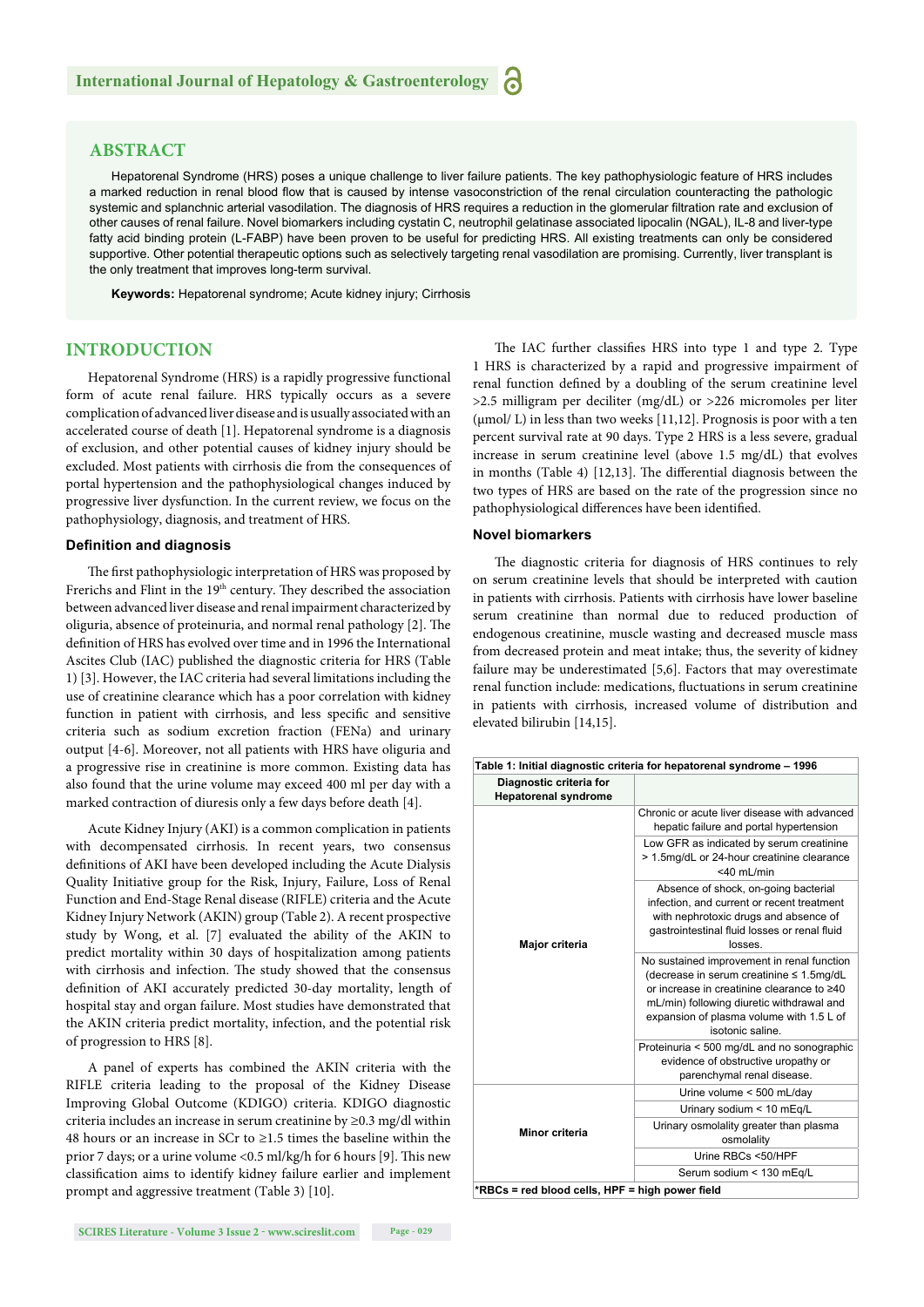| v  |
|----|
| ۰. |

|                     | RIFLE criteria (2002)                                                                                                                                                                                                   | <b>AKIN (2007)</b>                                                                                                                         | <b>KDIGO (2012)</b>                                                                                                                                                | <b>ICA-AKI (2015)</b>                                                                                                                               |
|---------------------|-------------------------------------------------------------------------------------------------------------------------------------------------------------------------------------------------------------------------|--------------------------------------------------------------------------------------------------------------------------------------------|--------------------------------------------------------------------------------------------------------------------------------------------------------------------|-----------------------------------------------------------------------------------------------------------------------------------------------------|
| Diagnostic criteria | ↑ in SCr to ≥1.5 times baseline, within 7<br>days; or GFR $\perp$ >25%; or UO <0.5 ml/kg/h<br>for $6 h$ .                                                                                                               | $\uparrow$ in SCr by $\geq$ 0.3 mg/dL within<br>48 hrs; or ↑ in SCr ≥1.5 times<br>baseline within 48 hrs; or UO<br>$<$ 0.5ml/kg/h for 6 h. | ↑ in SCr by ≥0.3 mg/dL within<br>48 hrs; or ↑ in SCr ≥1.5 times<br>which is known or to have<br>occurred within the prior 7<br>days; or UO <0.5 ml/kg/h<br>for 6h. | ↑ in SCr by ≥0.3 mg/dL within<br>48 hrs; or ↑ in SCr by ≥50%<br>from baseline that is known or<br>presumed to have occurred<br>within the prior 7 d |
| Stage 1             | <i>Risk:</i> SCr $\uparrow$ 1.5-1.9 x baseline; or GFR $\downarrow$<br>25-50%; or UO<0.5ml/kg/h for 6h                                                                                                                  | $\uparrow$ by $\geq$ 0.3 mg/dL within 48 hrs or<br>to $\geq$ 1.5-2 x baseline                                                              | ↑ by ≥0.3 mg/dL within 48 hrs<br>or to $\geq 1.5 - 2$ x baseline                                                                                                   | $\uparrow$ by $\geq$ 0.3 mg/dL within 48 hrs or<br>to $\geq$ 1.5-2 x baseline                                                                       |
| Stage 2             | Injury: SCr $\uparrow$ 2.0-2.9 x baseline; or GFR $\downarrow$<br>50-75%; or UO<0.5ml/kg/h for 12h                                                                                                                      | $\uparrow$ to 2-3 x baseline                                                                                                               | $\uparrow$ to 2-3 x baseline                                                                                                                                       | $\uparrow$ to 2-3 x baseline                                                                                                                        |
| Stage 3             | <i>Failure:</i> SCr $\uparrow$ 23.0 x baseline; or GFR $\downarrow$<br>50-75%; or SCr ↑ ≥4.0 mg/dl with an acute<br>$\uparrow$ of at least 0.5 mg/dL; or UO < 0.3ml/kg/h<br>for $\geq$ 24 h; or anuria for $\geq$ 12 h. | to 3 x baseline; or to >4mg/dL<br>with an acute increase > 0.5 mg/<br>dL; or on RRT                                                        | ↑ to 3 x baseline; or to >4mg/<br>dL with an acute increase<br>>0.5 mg/dL; or on RRT                                                                               | ↑ to 3 x baseline; or to >4mg/dL<br>with an acute increase > 0.5 mg/<br>dL; or on RRT                                                               |

Global Outcomes, ICA = International Club of Ascites, AKI = Acute Kidney Injury, GFR = Glomerular Filtration Rate, SCr = serum creatinine, UO = Urine Output, RRT = Renal Replacement therapy.

**Table 3:** Diagnostic criteria of hepatorenal syndrome type of acute kidney injury in patients with cirrhosis

#### **Revised diagnostic criteria for Hepatorenal syndrome**

- Cirrhosis with ascites
- Diagnosis of AKI per the ICA-AKI criteria<sup>\*</sup>
- No response after at least 2 consecutive days with diuretic withdrawal and volume expansion with albumin
- Absence of shock
- No current or recent treatment with nephrotoxic drugs
- Absence of parenchymal kidney disease, as indicated by proteinuria > 500 mg/day, microhematuria (> 50 RBCs/HPF), and a normal renal ultrasonography.

\*New ICA diagnostic criteria are based either on an increase in serum creatinine ≥0.3 mg/dl within 48 hours or ≥ 50% during the week before admission.

| Table 4: Differences between hepatorenal syndrome type 1 and type 2 |         |                                                                                          |                                                       |                                                  |  |  |
|---------------------------------------------------------------------|---------|------------------------------------------------------------------------------------------|-------------------------------------------------------|--------------------------------------------------|--|--|
| Hepatorenal<br>syndrome                                             | Onset   | <b>Precipitant events</b>                                                                | <b>Diuretic</b><br>resistant<br>refractory<br>ascites | <b>Survival</b>                                  |  |  |
| Type 1                                                              | Rapid   | Yes, including SBP,<br>qastrointestinal<br>bleeding, and<br>large volume<br>paracentesis | No                                                    | 10% survival in<br>90 days without<br>treatment. |  |  |
| Type 2                                                              | Gradual | No precipitant<br>events                                                                 | Always                                                | Median survival 6<br>months.                     |  |  |

The diagnosis of HRS is based solely upon clinical criteria. To date, accurate laboratory and imaging biomarkers of renal function are lacking. Cystatin C and Neutrophil Gelatinase-Associated Lipocalin (NGAL) have been advocated as renal biomarkers. Cystatin C is a low molecular weight protein produced by all nucleated cells and eliminated exclusively by glomerular filtration [16]. In contrast to serum creatinine, cystatin C is independent of gender, age, muscle mass, inflammation and malignancy and is not affected by serum bilirubin level [17,18]. In patients with cirrhosis, studies have shown that equations combining serum creatinine and cystatin may be superior to predict Glomerular Filtration Rate (GFR) compared with serum creatinine equations alone, mainly if the GFR is below 60 ml/  $min/1.73$  m<sup>2</sup> [19]. In a study by Slack, et al. [20] cystatin C GFR was found to be predictive of Acute Kidney Injury (AKI) 48 hours before its occurrence, hence an early marker of AKI. In patients with liver cirrhosis and normal creatinine levels, cystatin C has proven to be a useful marker for predicting hepatorenal syndrome and survival [21].

Neutrophil Gelatinase-Associated Lipocalin (NGAL) is a small

protein produced by several organs such as the kidney, lung, stomach and colon [22]. In the kidney, NGAL is synthesized in the renal tubular epithelial cells and its expression has been shown to become markedly elevated following ischemic or nephrotoxic insults [23]. In animal models, NGAL has been detected within two hours following the onset of ischemia [23]. In clinical studies, NGAL has been shown to predict AKI at an early stage, determine the severity of AKI, and differentiate acute tubular necrosis (ATN) from HRS [24-26]. In a study by Fagundes, et al. [27] patients with ATN had urinary NGAL levels that were markedly higher when compared to patients with pre-renal azotemia due to volume depletion, Chronic Kidney Disease (CKD) and HRS. Among HRS patients the highest values were found in those with HRS associated with infections, followed by classical type 1 and type 2 HRS [27]. Other markers such as interleukin-18 (IL-18), kidney injury molecule -1 and liver fatty acid-binding protein are elevated in liver disease patients with kidney injury due to ATN [28-30]. However, due to insufficient evidence, systematic use of circulating NGAL, circulating cystatin C, urinary NGAGL, and cystatin C-based clearance are not recommended for early diagnosis of AKI in cirrhosis.

Recent studies have shown that plasma protein profiles including oteopontin and Tissue Inhibitor of Metalloproteinase (TIMP-1) may improve prediction of pre-liver transplant kidney injury recovery after liver transplant [31,32]. Further validation with prospective studies are warranted to evaluate the value in perioperative management and decision making.

#### **Epidemiology**

Cirrhosis is a global burden and is associated with high morbidity and mortality [33]. According to the Centers for Disease Control (CDC), chronic liver disease and cirrhosis were responsible for 38,000 deaths in 2014, ranking it as the twelfth most common cause of death in the United States (US) [34]. Approximately 60 percent of individuals will develop ascites within a period of 10 years following the diagnosis of cirrhosis [35]. HRS occurs frequently in cirrhotic patients with ascites, generally males in their sixth or seventh decade [36,37].

Over the past 20 years, the incidence and prevalence of HRS has decreased due to medical advancements in cirrhosis management. Gines et al. estimated the incidence of HRS to be 18 percent at one year and 39 percent in five years in patients with cirrhosis and ascites [38]. A most recent study by Montoliu et al. [39] determined that 49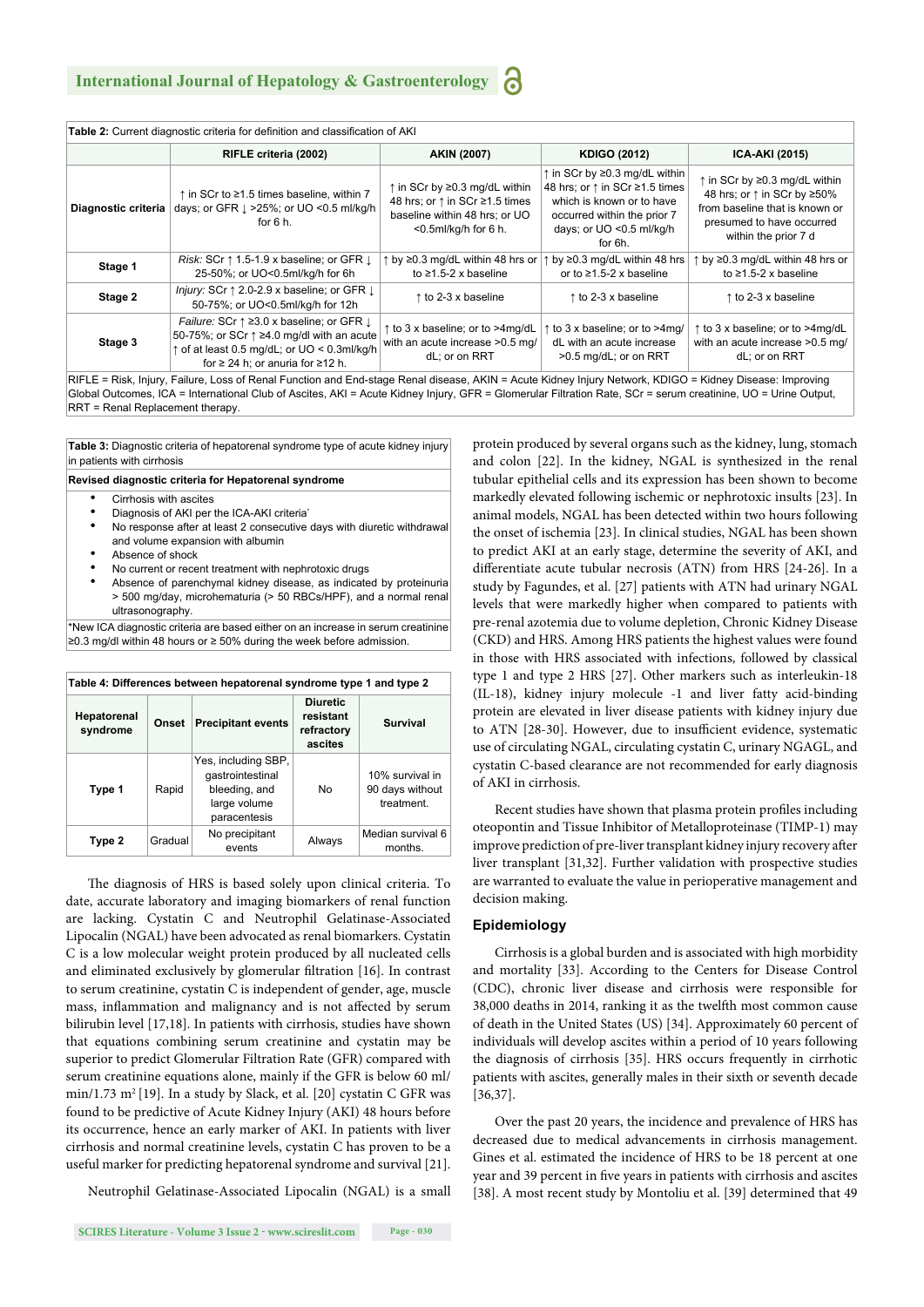percent of cirrhotic patients with ascites developed functional renal impairment with 7.6 percent of cirrhotic patients developing HRS. The prevalence of HRS in patients with cirrhosis and ascites ranges from 13 to 45.8 percent [36]. However, the current definition excludes the coexistence of other forms of acute and chronic kidney disease, failing to identify hepatorenal pathology in a larger subset of patients.

#### **Pathophysiology**

The pathogenesis of HRS is complex and not completely understood. Several proposed mechanisms contribute to the development of HRS, but the arterial vasodilation theory is the most widely accepted (Figure 1).

Cirrhosis is the irreversible fibrosis of the liver caused by hepatitis B virus and hepatitis C infection, alcoholism, and nonalcoholic steatohepatitis. Injury from toxins result in inflammation and destruction of the liver parenchyma leading to structural and dynamic changes including fibrosis, nodules, angiogenesis and vascular occlusion [4,40]. Formation of nodules, granulomas and inflammation lead to centrilobular venule compression and a reversible increase in intrahepatic resistance. Nitric Oxide (NO) is one of the major vasodilator molecules that contributes to the increase of intrahepatic vascular resistance. In cirrhotic livers, NO production and bioavailability is significantly diminished by two mechanisms. First the NO synthesizing enzyme endothelial NO synthase (eNOS) is inhibited by negative regulators(caveolin-1); which are up-regulated in cirrhosis; hence decreasing NO production. During cirrhosis, increased superoxide radicals spontaneously react with NO, thereby decreasing NO bioavailability as a vasodilator [41].

In cirrhosis, not only are vasodilators decreased, but vasoconstrictors such as thromboxane A2 and endothelin-1 (ET-1) are increased. Increased ET-1 production actives hepatic stellate cells which facilitates the development of portal hypertension [42].

In early stages of the disease, the heart attempts to compensate by increasing its rate and cardiac output, which temporarily

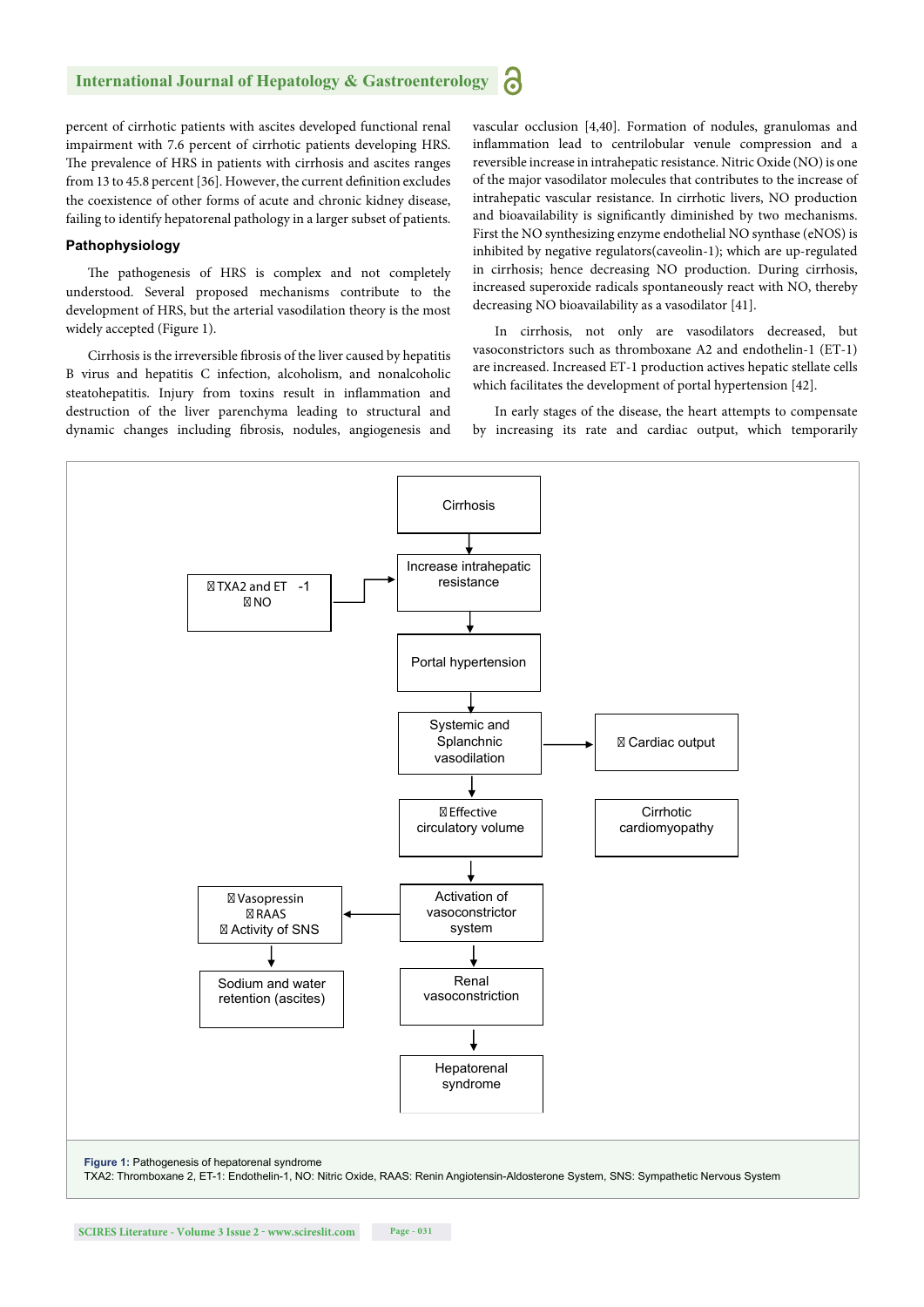maintains the effective arterial blood volume. As cirrhosis progresses, the heart's ability to compensate declines resulting in cirrhotic cardiomyopathy [43]. This condition is characterized by impaired myocardial contractility with systolic and diastolic dysfunction and electromechanical abnormalities. Electrophysiological changes occur (prolonged QT interval) and the ability of the heart to respond to inotropic and chronotropic stimuli is reduced; thus contributing to a reduction in kidney perfusion [44]. Cardiac output <1.5 L/min/m2 has been associated with an increased risk for HRS and poor survival [45].

As the effective arterial blood volume declines, compensatory neurohormonal vasoconstrictor systems such as the Renin-Angiotensin-Aldosterone System (RAAS), the sympathetic nervous system (SNS) and arginine vasopressin are stimulated [46]. These combined mechanisms lead to renal vasoconstriction and sodium and water retention that causes ascites, hyponatremia and edema [2]. Renal vasoconstriction and a reduced Mean Arterial Pressure (MAP) lead to hypoperfusion of the kidneys and further renal impairment. As the cirrhosis advances and circulatory dysfunction progresses the baroreflex sensitivity (BRS) in cirrhotic patients is affected, the renal perfusion cannot be maintained and HRS occurs [47].

Cortisol also plays an important role in the hemodynamic hemostasis and in the pathogenesis of HRS. Patients with cirrhosis may develop relative adrenal insufficiency and have a higher risk of developing type 1 HRS versus patients with cirrhosis and normal adrenal function [48]. The potential role of cortisol is likely related to inadequate circulatory response to stress.

Current evidence has demonstrated that cirrhosis is characterized by a systemic inflammatory state that could be the triggering factor of HRS. The presence of Systemic Inflammatory Response Syndrome (SIRS) with or without infection has shown to be an independent prognostic factor in patients with cirrhosis and acute functional renal failure [40]. Bacterial translocation in individuals with advanced cirrhosis may also prompt an inflammatory response that leads to the release of proinflammatory cytokines such as tumor necrosis factor alpha (TNF-α) and nitric oxide resulting in further splanchnic dilation [49].

Shah, et al. [50] using an animal model of cirrhosis demonstrated increased Toll-like Receptor 4 (TLR4) expression in the proximal renal tubules. The upregulation of TLR4 receptor is most likely related to increased gut bacterial translocation. Treatment with norfloxacin resulted in an attenuation of renal TLR4 expression and improvement of renal function tests, in addition to a significant reduction of HRS [51]. These findings suggest that cirrhosis is more than just a vasomotor disorder.

#### **Precipitating factors**

The onset of renal failure in HRS is typically insidious. HRS can be precipitated by an acute insult, such as a bacterial infection (spontaneous bacterial peritonitis), volume depletion, and gastrointestinal bleeding [52]. Spontaneous Bacterial Peritonitis (SBP) can trigger HRS primarily in those with underlying renal impairment. SBP is an infection of the ascitic fluid that occurs in the absence of an intra-abdominal source. Interestingly, antibiotics alone do not lead to improvement in renal function in two thirds of patients with HRS type 1 associated with infections [53]. On the other hand, diuretics do not cause HRS, but diuretics can cause azotemia, especially if fluid is removed too aggressively in those without peripheral edema. Diureticinduced azotemia improves with the discontinuation of therapy and fluid repletion while HRS frequently worsens, even after diuretics are discontinued [10]. Certain medications such as Nonsteroidal Anti-Inflammatory Drugs (NSAIDs) can also precipitate HRS in those with borderline renal function [54].

#### **Differential diagnosis**

HRS is a diagnosis of exclusion and other potential etiologies of acute or subacute kidney injury such as ATN and prerenal disease need to be ruled out. Differentiating HRS from these conditions is clinically relevant given the marked difference in prognosis. ATN and most etiologies of prerenal disease are typically reversible. Prognosis in HRS (particularly type 1) is poor with the majority of patients dying within weeks of the onset of renal injury [38].

Acute tubular necrosis is a rapid rise in serum creatinine as opposed to a gradual increase of serum creatinine in HRS. Patients with cirrhosis may develop ATN post aminoglycoside therapy, radiocontrast administration, or low effective circulating plasma volume as seen in sepsis or bleeding. It remains unclear if prolonged renal ischemia in HRS can lead to ATN [1]. Some of the conventional laboratory methods used to differentiate prerenal disease from ATN may not be helpful in those with hepatic disease. ATN usually correlates with a FENa above two percent and granular and epithelial cell casts in the urine sediment. However, the FENa may remain below one percent in cirrhotic patients who develop ATN due to the persistent renal ischemia induced by the hepatic disease [55]. The urinalysis may also be misleading since epithelial and granular cell casts may be observed with marked hyperbilirubinemia alone; hence not diagnostic of ATN. HRS is diagnosed following the cessation of potential nephrotoxins and a fluid challenge.

#### **TREATMENT**

The ideal therapy for HRS is improvement of liver function from either recovery of alcoholic hepatitis, treatment of decompensated hepatitis B with effective antiviral therapy, recovery from acute hepatic failure, or liver transplantation. The ability of liver function to improve from alcohol abstinence and effective antiviral therapy of hepatitis B is significant [56]. However, when improvement of liver function is not possible in the short term, medical therapy should be initiated to reverse the AKI associated with HRS. Angeli, et al. proposed a new algorithm for the management of AKI in patients with cirrhosis based on the new ICA-AKI diagnostic criteria (Figure 2). Recommendations concerning medical therapy also rely on several factors, including: Intensive Care Unit (ICU) admission, availability of medications (national and regional variability), and liver transplant candidate suitability.

In patients with HRS who are admitted to the ICU, several studies support initial management with norepinephrine in conjunction with albumin rather than other medical treatments. Norepinephrine is given intravenously as a continuous infusion with the goal of raising the MAP by 10 mm Hg and albumin is given for at least two days as an intravenous bolus [57]. Intravenous vasopressin may also be effective. Vasopressin and its analogs (ornipressin and terlipressin) should reduce splanchnic vasodilation [58]. Although the efficacy of terlipressin and norepinephrine appear similar, adverse effects (mainly abdominal pain, chest pain, or arrhythmia) are more commonly seen with terlipressin. Additionally, the cost of terlipressin therapy is more than three times the cost of norepinephrine therapy [59].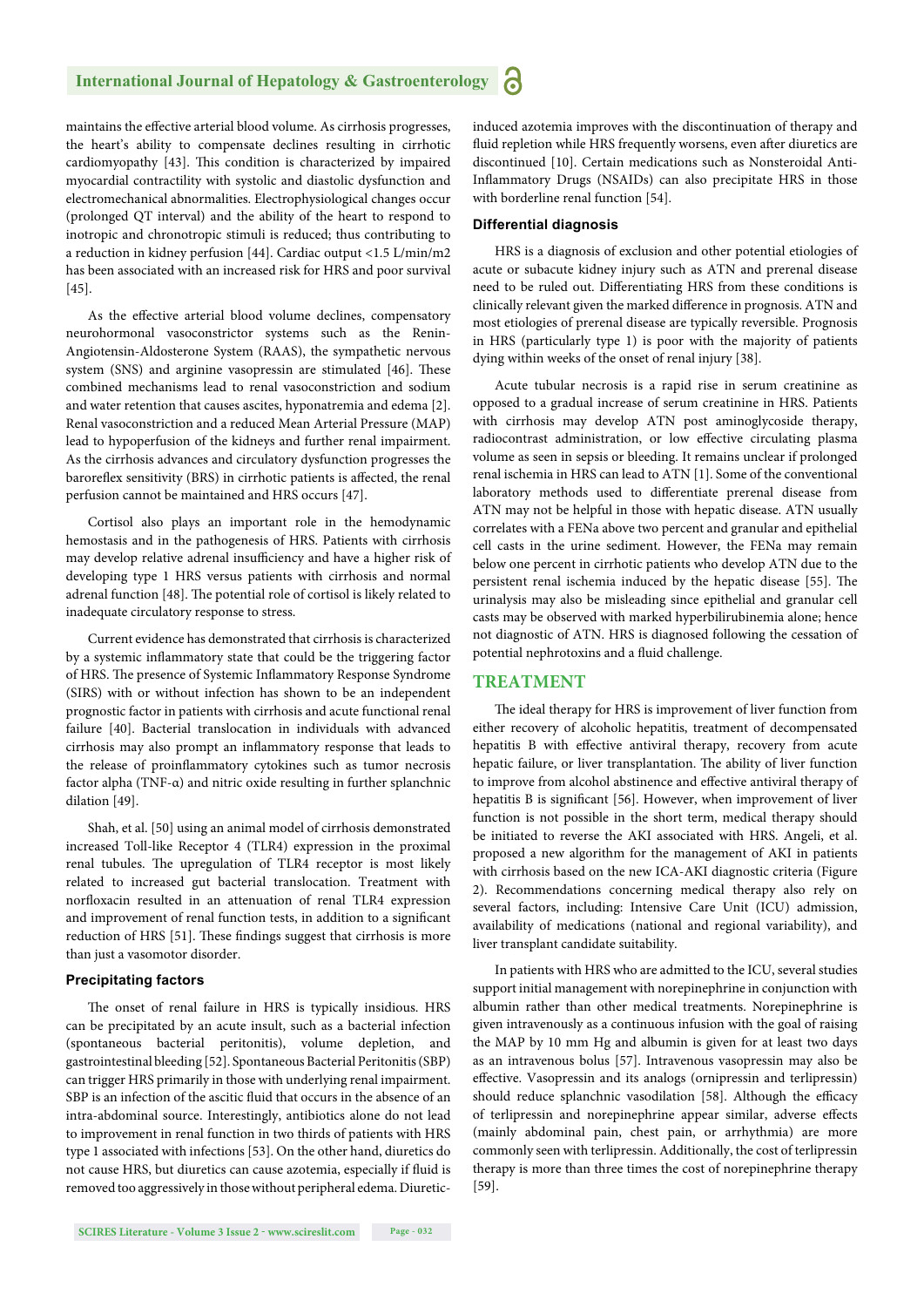

In patients with HRS who are not admitted to the ICU, management varies on accessibility to certain drugs such as terlipressin. Initial treatment with terlipressin in combination with albumin is superior as oppose to midodrine, octreotide, and albumin [60]. However, terlipressin has not been approved by the Federal Drug Association (FDA) for the use in the United States. A recent randomized controlled trial showed that terlipressin plus albumin were significantly more effective than midodrine and octreotide plus albumin in the treatment of HRS. Terlipressin significantly increased the rate of complete response (defined as a serum creatinine  $\leq$ 1.5 mg/ dL at 14 days) compared with midodrine and octreotide. In addition, survival and treatment related adverse events did not differ between the two groups [60]. In a recent meta-analysis, terlipressin therapy significantly reduced mortality compared with albumin alone or no therapy (RR 0.76, 95% CI 0.61 to 0.95) and increased the proportion of patients who achieved reversal of HRS, however terlipressin also increased the risk of cardiovascular adverse events (RR 7.26, 95% CI 1.70 to 31.05) [61].

In patient with cirrhosis and HRS, terlipressin has been used either as a continuous intravenous infusion or as intravenous boluses. In a recent randomized controlled trial involving 78 subjects with decompensated cirrhosis and type 1 HRS, terlipressin(via a continuous intravenous infusion) demonstrated a significantly lower rate of adverse events (35.29% versus 62.16%, *p* < 0.025) and was shown to be

more effective at lower doses as compared to intravenous boluses [62]. In the US, terlipressin therapy is not available and an initial treatment with a combination of midodrine, octreotide, and albumin is recommended. Midodrine is a systemic vasoconstrictor, and octreotide is an inhibitor of endogenous vasodilator release and theoretically combined therapy improves renal and systemic hemodynamics [63]. In a retrospective study that included sixty patients with HRS, therapy with midodrine and octreotide was associated with significantly lower mortality (43 versus 71 percent) and a significantly higher proportion of patients who had resolution of HRS (40 versus 10 percent) [64].

In highly selected patients who fail to respond to medical therapy with the above regimens, who are awaiting liver transplantation, and who have no contraindications, Transjugular Intrahepatic Portosystemic Shunt (TIPS) can be successful.

However, the procedure is associated with numerous complications including: increase in the rate of hepatic encephalopathy, worsening liver function, bleeding and contrast induced renal damage. There may also be a delayed improvement in renal function. Large-scale studies on the effects of TIPS with HRS are lacking [65]. The goal of medical therapy or TIPS in patients with HRS is reversal of the AKI. However, an increase in MAP with alpha adrenergic agonists and somatostatin analogs is significantly associated with a decrease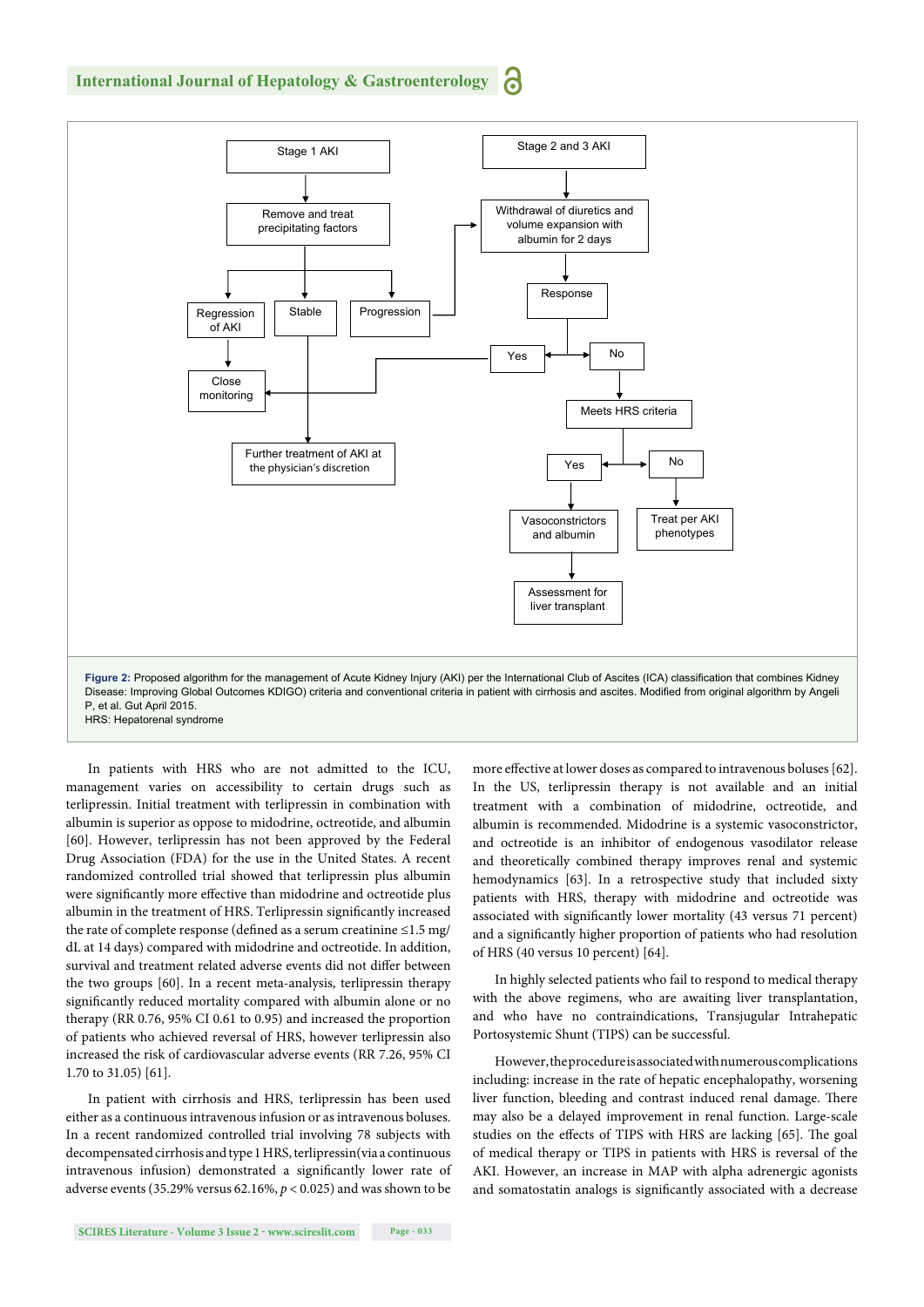in serum creatinine [66]. A two-week therapy with norepinephrine, terlipressin, or octreotide is recommended. However, if renal function failed to improve, these drugs can be considered futile [67]. If partial improvement in renal function is observed, therapy may be continued up to a month. To date, no clinical data is available to support this practice.

In patients who fail to respond to medical therapy, develop severely impaired renal function, are not suited candidates for TIPS, and are not candidates for liver transplantation or have a reversible form of liver injury and are expected to survive, Renal Replacement Therapy (RRT) can be offered as a bridge to liver transplantation or liver recovery. In one retrospective, single-center study, 30 percent of patients who required dialysis survived to liver transplantation [68]. Hemodialysis is frequently difficult to perform in patients with HRS since decompensated hepatic function is associated with hemodynamic instability.

To date, there are only a few treatment options available for HRS. For this reason, artificial liver support therapies for HRS may be crucial in the management of HRS. Extracorporeal support systems in liver disease can be further classified as cell and non-cell based systems [69]. Extracorporeal Albumin Dialysis (ECAD) is a non-cell based system that uses a cell-free, albumin containing dialysate that is re-circulated and perfused via charcoal and anion exchanger columns [11]. ECAD facilitates the removal of albumin-bound substances.

Molecular Adsorbent Recirculating System (MARS) is a type of ECAD that removes various types of hepatotoxins and is currently used in patients with hepatic failure in the ICU [70]. MARS has shown to improve hepatic encephalopathy, but it has failed to demonstrate a survival benefit in patients with acute on chronic liver disease [71]. In a randomized controlled trial assessing the impact of MARS on HRS, the length of survival in the MARS group was significantly higher when compared with the control group ( $25.2 \pm 34.7$  days versus 4.6  $\pm$  1.8 days,  $p < 0.05$ ) [72]. No difference was seen in mortality by 3 months. Further studies are needed to elucidate the use of MARS as a bridge therapy to liver transplantation.

Several other drugs have been used in the treatment of HRS, such as N-acetylcysteine, misoprostol and angiotensin-converting enzyme inhibitors. None of these approaches were shown to be beneficial, and are not recommended.

Peritoneovenous shunt is rarely used because of an appreciable rate of complications and the lack of evidence that peritoneovenous shunting prolongs patient survival [73].

Serelaxin is a recombinant form of the human peptide hormone relaxin-2. In rat models of cirrhosis, it has shown to improve renal blood flow and oxygenation via reversal of endothelial dysfunction and increased activation of NO signaling in the kidney [74]. In a phase 2 randomized open-label parallel-group study in patients with alcohol related cirrhosis and portal hypertension, serelaxin infusion induced a significant increase in renal arterial blood flow by 65 percent (95%) CI 40%, 95%, *p* < 0.001) from baseline. Serelaxin administration was safe, well tolerated, and no adverse effects on systemic blood pressure or hepatic perfusion were reported [75]. This suggest the therapeutic potential of selective renal vasodilation as a new treatment for renal dysfunction in cirrhosis.

Liver transplant is the only treatment for HRS that improves long-term survival. Liver transplantation can correct the abnormality of renal blood flow, but it may be gradual. Patients with HRS have a better survival compared to transplant patients without HRS. Approximately 80% of type 1 HRS patients survive for 5 years posttransplant [76]. Treatment with vasoconstrictors does not appear to affect outcomes of liver transplant. In a study evaluating the effects of terlipressin plus albumin versus placebo plus albumin on transplant outcomes, no differences were found in survival of transplant recipients [67]. Combined liver-kidney transplant has been selected for some patients with HRS, however, the procedure may represent an ethical challenge to organ allocation [77].

#### **PREVENTION**

Hepatorenal syndrome often develops in patients with systemic bacterial infection and/or severe alcoholic hepatitis. Several therapies have shown to be effective in preventing the development of HRS.

In patients with SBP, albumin infusion has been reported to reduce renal impairment and mortality. Intravenous albumin (1.5 g/ kg) should be administered at the time of diagnosis of infection with an additional dose of albumin (1 g/kg) given on day three of antibiotic treatment. A meta-analysis including four trials of two hundred and eighty-eight patients evaluated the impact of albumin infusion (in addition to antibiotics) on renal impairment and mortality in patients with SBP. The study showed that albumin infusion was associated with a significant decrease in the incidence of renal impairment (8) versus 31 percent) with a pooled odds ratio of 0.21 (95% CI, 0.11- 0.42). A reduction in mortality in patients who received albumin as compared to controls was also significant (16 versus 35 percent). These recent data support the use of albumin infusion in patients with SBP [78].

The most common precipitating factor for HRS is spontaneous bacterial peritonitis. In a randomized controlled trial of patients with cirrhosis and low protein ascitic levels <1.5 g/dL with advanced liver failure (Child-Pugh score >9 points and serum bilirubin >3 mg/dL); or impaired renal function (serum creatinine >1.2 mg/dL, blood urea nitrogen (BUN) >20 mg/dL, or serum sodium <130 mEq/L), primary prophylaxis with norfloxacin was shown to reduce the incidence of SBP. Norfloxacin significantly decreased the one-year probability of developing SBP (7 versus 61 percent) and hepatorenal syndrome (28 versus 41 percent). Norfloxacin also proved to significantly improve the three-month (94 versus 62 percent) and one year (60 percent versus 48 percent) probability of survival compared to placebo [51]. These beneficial effects could be related to the prevention of bacterial translocation and reduction of pro-inflammatory burden. Norfloxacin has a great impact in the clinical course of patients with advanced cirrhosis delaying the development of HRS.

Rifaximin is a minimally absorbed oral antibiotic that is concentrate in the gastrointestinal tract. Long-term use of rifaximin has been associated with reduced risk of variceal bleeding, hepatic encephalopathy, SBP and HRS in patients with alcohol-related decompensated cirrhosis [79]. A lower incidence rate ratio of AKI and HRS, in addition to a decrease risk of requiring RRT has also been shown in patients with cirrhosis and rifaximin when compared to matched control cases [80]. Randomized controlled trials are required to evaluate the effects of rifaximin in the general population of cirrhotic patients.

#### **PROGNOSIS**

Overall, the mortality of patients with liver failure is considerably worse if they develop HRS [81]. Without therapy, most patients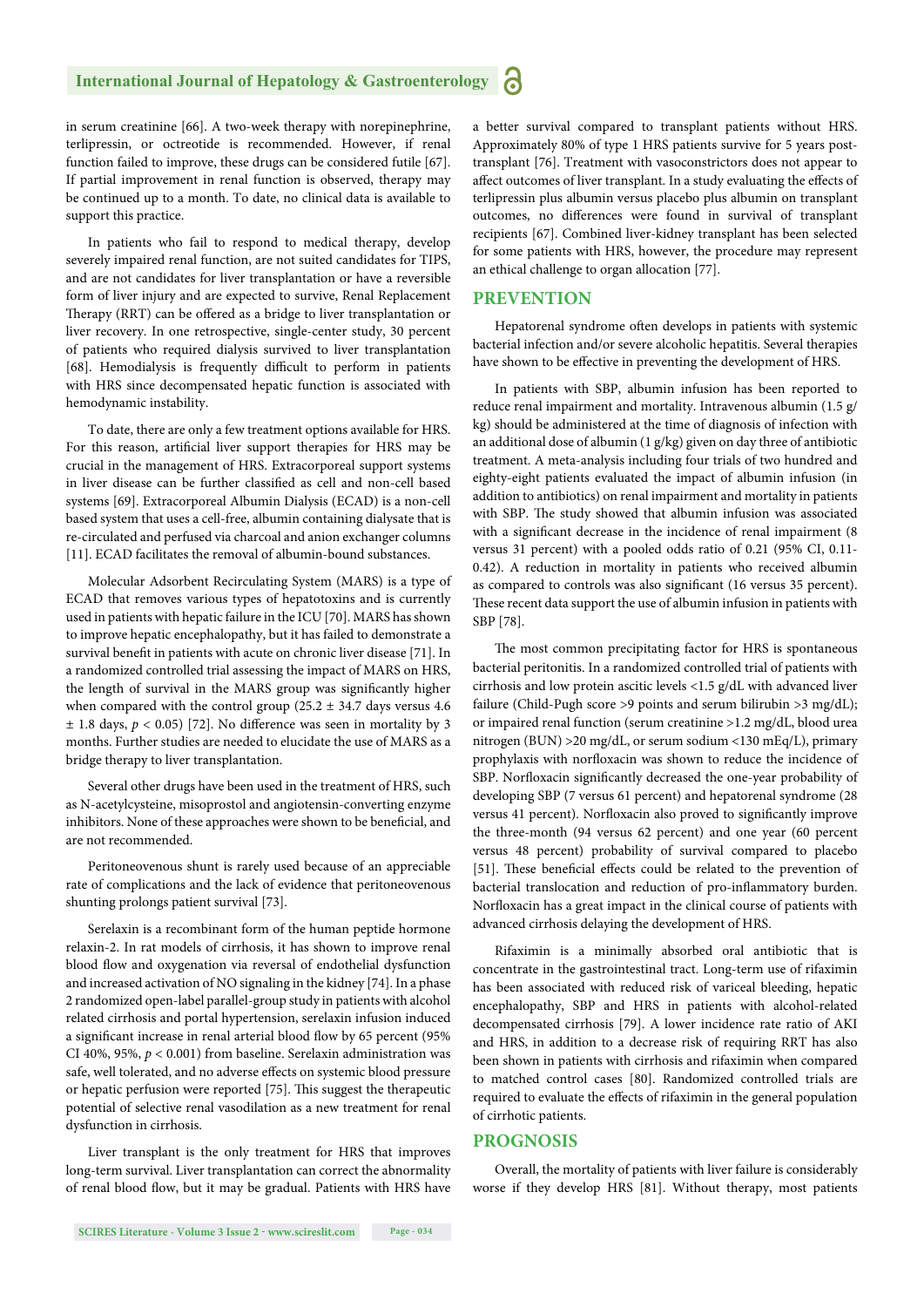die within weeks of the onset of the renal impairment. In turn, the outcome of patients with HRS, as well as recovery of kidney function, is strongly dependent upon reversal of the hepatic failure [82]. The rate of recovery of kidney function following recovery of liver failure is uncertain; reported rates are affected by varying pre-transplant kidney function and differences over time in indications for dialysis and ineligibility for liver transplantation. However, a significant proportion of patients who have progressed to dialysis and survive to receive a liver transplant do recover kidney function [83].

#### **CONCLUSION**

Hepatorenal syndrome is a complication of end-stage cirrhosis characterized by intense renal vasoconstriction and a markedly decreased glomerular filtration. HRS is not associated with structural changes and is fully reversible with liver transplantation. Reversal or improvement may be observed with vasoconstrictors such as terlipressin and the reversal of endothelial dysfunction by serelaxin. It is crucial to differentiate HRS from other AKI phenotypes since the therapeutic approach may vary. Currently available biomarkers may be able to predict the progression and mortality in patients with AKI. A combination of functional and structural biomarkers may direct prompt therapy in HRS.

#### **REFERENCES**

- 1. Gines P and Schrier RW. Renal failure in cirrhosis. N Engl J Med. 2009; 361: 1279-90. https://goo.gl/RkHHC5
- 2. Low G, Alexander GJ and Lomas DJ. Hepatorenal syndrome: aetiology, diagnosis, and treatment. Gastroenterol Res Pract. 2015; 2015: 207012. https://goo.gl/UHZL1H
- 3. Arroyo V, Gines P, Gerbes AL, Dudley FJ, Gentilini P, Laffi G, et al. Definition and diagnostic criteria of refractory ascites and hepatorenal syndrome in cirrhosis. International Ascites Club. Hepatology. 1996; 23: 164-76. https://goo.gl/thuv1i
- 4. Bertino G, Privitera G, Purrello F, Demma S, Crisafulli E, Spadaro L, et al. Emerging hepatic syndromes: pathophysiology, diagnosis and treatment. Intern Emerg Med. 2016; 11: 905-16. https://goo.gl/vaH8fE
- 5. Francoz C, Glotz D, Moreau R and Durand F. The evaluation of renal function and disease in patients with cirrhosis. J Hepatol. 2010; 52: 605-13. https://goo.gl/TpEz9F
- 6. Sherman DS, Fish DN and Teitelbaum I. Assessing renal function in cirrhotic patients: problems and pitfalls. Am J Kidney Dis. 2003; 41: 269-78. https://goo.gl/vhdQaj
- 7. Wong F, O Leary JG, Reddy KR, Patton H, Kamath PS, Fallon MB, et al. New consensus definition of acute kidney injury accurately predicts 30-day mortality in patients with cirrhosis and infection. Gastroenterology. 2013; 145: 1280-8. https://goo.gl/whtLHo
- 8. Scott RA, Austin AS, Kolhe NV, McIntyre CW and Selby NM. Acute kidney injury is independently associated with death in patients with cirrhosis. Frontline Gastroenterol. 2013; 4: 191-7. https://goo.gl/cG929R
- 9. Rognant N. Acute kidney injury in patients with chronic liver disease. World J Hepatol. 2015; 7: 993-1000. https://goo.gl/ZbtXPk
- 10. Angeli P, Gines P, Wong F, Bernardi M, Boyer TD, Gerbes A, et al. Diagnosis and management of acute kidney injury in patients with cirrhosis: revised consensus recommendations of the International Club of Ascites. J Hepatol. 2015; 62: 968-74. https://goo.gl/1aDwvf
- 11. Salerno F, Gerbes A, Gines P, Wong F, Arroyo V. Diagnosis, prevention and treatment of hepatorenal syndrome in cirrhosis. Gut. 2007; 56: 1310-8. https://goo.gl/AvZqWh
- 12. EgerodIsraelsen M, Gluud LL, Krag A. Acute kidney injury and hepatorenal syndrome in cirrhosis. J GastroenterolHepatol. 2015; 30: 236-43. https://goo.gl/KN3wgh
- 13. Salerno F, Guevara M, Bernardi M, Moreau R, Wong F, Angeli P, et al. Refractory ascites: pathogenesis, definition and therapy of a severe complication in patients with cirrhosis. Liver Int. 2010; 30: 937-47. https://goo.gl/WcaYbs
- 14. Daugherty NA, Hammond KB and Osberg IM. Bilirubin interference with the kinetic Jaffe method for serum creatinine. Clin Chem. 1978; 24: 392-3. https://goo.gl/ZCqoAV
- 15. Adebayo D, Morabito V, Davenport A, Jalan R. Renal dysfunction in cirrhosis is not just a vasomotor nephropathy. Kidney Int. 2015; 87: 509-15. https://goo.gl/bjMQvD
- 16. Herget-Rosenthal S, Trabold S, Pietruck F, Holtmann M, Philipp T, Kribben A. Cystatin C: efficacy as screening test for reduced glomerular filtration rate. Am J Nephrol. 2000; 20: 97-102. https://goo.gl/yNdqYr
- 17. Cholongitas E, Shusang V, Marelli L, Nair D, Thomas M, Patch D, et al. Review article: renal function assessment in cirrhosis - difficulties and alternative measurements. Aliment Pharmacol Ther. 2007; 26: 969-78. https://goo.gl/vGNmnR
- 18. Gerbes AL, Gulberg V, Bilzer M, Vogeser M. Evaluation of serum cystatin C concentration as a marker of renal function in patients with cirrhosis of the liver. Gut. 2002 50: 106-10. https://goo.gl/uozrNU
- 19. Inker LA, Schmid CH, Tighiouart H, Eckfeldt JH, Feldman HI, Greene T, et al. Estimating glomerular filtration rate from serum creatinine and cystatin C. N Engl J Med. 2012; 367: 20-9. https://goo.gl/HDP9Eh
- 20. Slack AJ, McPhail MJ, Ostermann M, Bruce M, Sherwood R, Musto R, et al. predicting the development of acute kidney injury in liver cirrhosis--an analysis of glomerular filtration rate, proteinuria and kidney injury biomarkers. Aliment Pharmacol Ther. 2013; 37: 989-97. https://goo.gl/vrNELQ
- 21. Ahn HS, Kim YS, Kim SG, Kim HK, Min SK, Jeong SW, et al. Cystatin C is a good predictor of hepatorenal syndrome and survival in patients with cirrhosis who have normal serum creatinine levels. Hepatogastroenterology. 2012; 59: 1168-73. https://goo.gl/V5Ttnf
- 22. Mishra J, Ma Q, Prada A, Mitsnefes M, Zahedi K, Yang J, et al. Identification of neutrophil gelatinase-associated lipocalin as a novel early urinary biomarker for ischemic renal injury. J Am SocNephrol. 2003; 14: 2534-43. https://goo.gl/j9gauG
- 23. Mishra J, Mori K, Ma Q, Kelly C, Yang J, Mitsnefes M, et al. Amelioration of ischemic acute renal injury by neutrophil gelatinase-associated lipocalin. J Am SocNephrol. 2004; 15: 3073-82. https://goo.gl/UB7uxc
- 24. Koyner JL, Vaidya VS, Bennett MR, Ma Q, Worcester E, Akhter SA, et al. Urinary biomarkers in the clinical prognosis and early detection of acute kidney injury. Clin J Am SocNephrol. 2010; 5: 2154-65. https://goo.gl/4UWj8K
- 25. Haase-Fielitz A, Haase M and Devarajan P. Neutrophil gelatinase-associated lipocalin as a biomarker of acute kidney injury: a critical evaluation of current status. Ann ClinBiochem. 2014; 51: 335-51. https://goo.gl/fCPw2Q
- 26. Viau A, El Karoui K, Laouari D, Burtin M, Nguyen C, Mori K, et al. Lipocalin 2 is essential for chronic kidney disease progression in mice and humans. J Clin Invest. 2010; 120: 4065-76. https://goo.gl/tydNYA
- 27. Fagundes C, Pepin MN, Guevara M, Barreto R, Casals G, Sola E, et al. Urinary neutrophil gelatinase-associated lipocalin as biomarker in the differential diagnosis of impairment of kidney function in cirrhosis. J Hepatol. 2012; 57: 267-73. https://goo.gl/syW5MM
- 28. Parikh CR, Jani A, Melnikov VY, Faubel S and Edelstein CL. Urinary interleukin-18 is a marker of human acute tubular necrosis. Am J Kidney Dis. 2004; 43: 405-14. https://goo.gl/PRWvX7
- 29. Han WK, Bailly V, Abichandani R, Thadhani R and Bonventre JV. Kidney Injury Molecule-1 (KIM-1): a novel biomarker for human renal proximal tubule injury. Kidney Int. 2002; 62: 237-44. https://goo.gl/fTyZ2z
- 30. Huen SC and Parikh CR. Molecular phenotyping of clinical AKI with novel urinary biomarkers. Am J Physiol Renal Physiol. 2015; 309: 406-13. https://goo.gl/JhLYny
- 31. Ariza X, Sola E, Elia C, Barreto R, Moreira R, Morales-Ruiz M, et al. Analysis of a urinary biomarker panel for clinical outcomes assessment in cirrhosis. PLoS One. 2015; 10. https://goo.gl/Fv6ptD
- 32. Levitsky J, Baker TB, Jie C, Ahya S, Levin M, Friedewald J, et al. Plasma protein biomarkers enhance the clinical prediction of kidney injury recovery in patients undergoing liver transplantation. Hepatology. 2014; 60: 2017-26. https://goo.gl/AwBuqh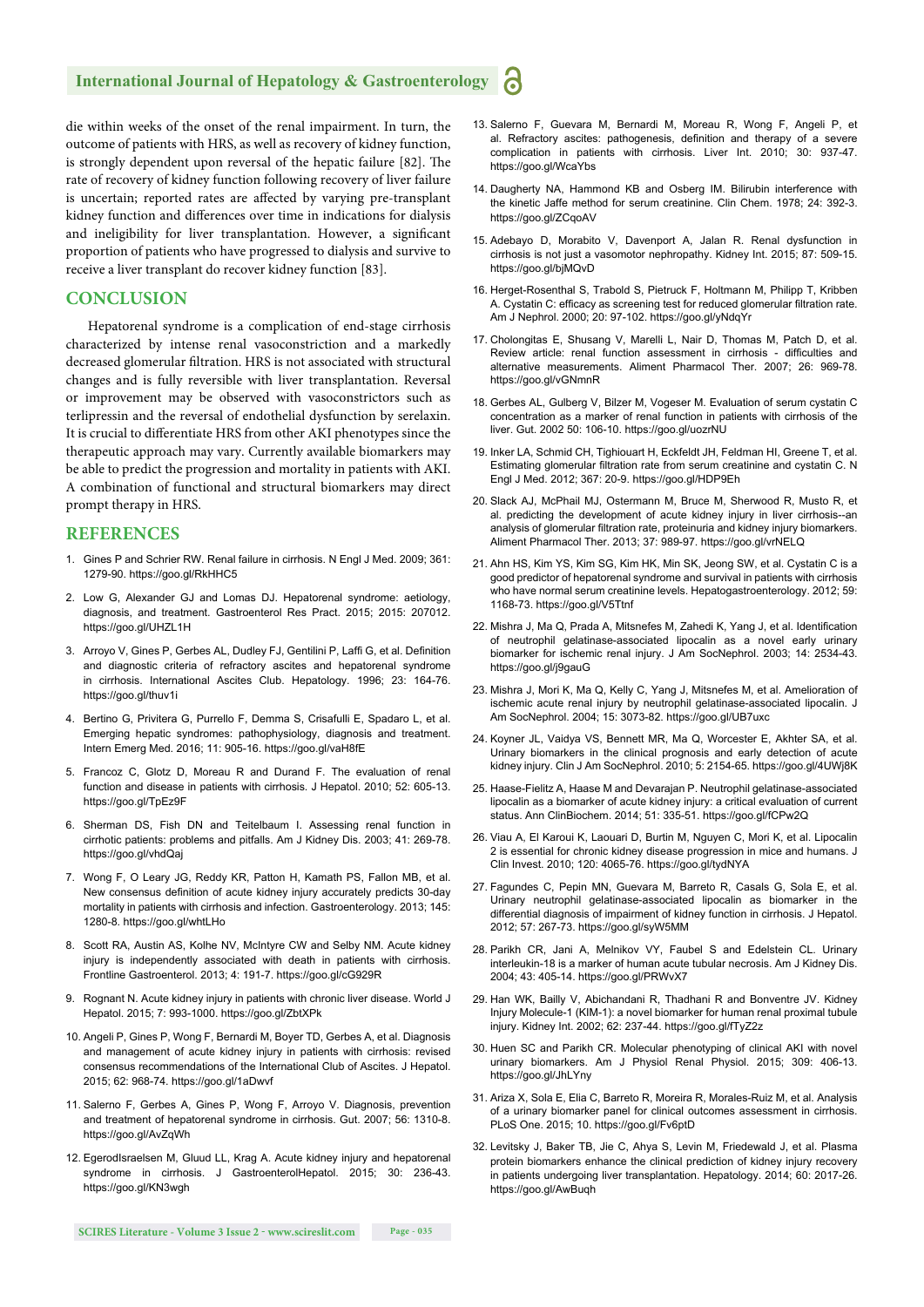- 33. Rehm J, Samokhvalov AV andShield KD. Global burden of alcoholic liver diseases. J Hepatol. 2013; 59: 160-8. https://goo.gl/jRi4Rh
- 34. Kochanek KD MS, Xu JQ, Tejada-Vera B. Deaths: Final data for 2014. Natl Vital Stat Rep. 2016; 65: 1-122. https://goo.gl/xVJFzE
- 35. European Association for the Study of the Liver. EASL clinical practice guidelines on the management of ascites, spontaneous bacterial peritonitis, and hepatorenal syndrome in cirrhosis. J Hepatol. 2010; 53: 397-417. https://goo.gl/2A6LPH
- 36. Martin-Llahi M, Guevara M, Torre A, Fagundes C, Restuccia T, Gilabert R, et al. Prognostic importance of the cause of renal failure in patients with cirrhosis. Gastroenterology. 2011; 140: 488-96. https://goo.gl/w2AbX6
- 37. Salerno F, Cazzaniga M, Merli M, Spinzi G, Saibeni S, Salmi A, et al. Diagnosis, treatment and survival of patients with hepatorenal syndrome: a survey on daily medical practice. J Hepatol. 2011; 55: 1241-8. https://goo.gl/rMTiHw
- 38. Gines A, Escorsell A, Gines P, Salo J, Jimenez W, Inglada L, et al. Incidence, predictive factors, and prognosis of the hepatorenal syndrome in cirrhosis with ascites. Gastroenterology. 1993; 105: 229-36. https://goo.gl/LFt1wo
- 39. Montoliu S, Balleste B, Planas R, Alvarez MA, Rivera M, Miquel M, et al. Incidence and prognosis of different types of functional renal failure in cirrhotic patients with ascites. Clin Gastroenterol Hepatol. 2010; 8: 616-22. https://goo.gl/qkQ8f2
- 40. Durand F, Graupera I, Gines P, Olson JC and Nadim MK. Pathogenesis of Hepatorenal Syndrome: Implications for Therapy. Am J Kidney Dis. 2016; 67: 318-28. https://goo.gl/iNTMo5
- 41. Iwakiri Y. Pathophysiology of portal hypertension. Clin Liver Dis. 2014; 18: 281-291. https://goo.gl/XAxjAp
- 42. Kawada N, Tran-Thi TA, Klein H, Decker K. The contraction of hepatic stellate (Ito) cells stimulated with vasoactive substances. Possible involvement of endothelin 1 and nitric oxide in the regulation of the sinusoidal tonus. Eur J Biochem. 1993; 213: 815-23. https://goo.gl/qzorNU
- 43. Ruiz-del-Arbol L, Monescillo A, Arocena C, Valer P, Gines P, Moreira V, et al. Circulatory function and hepatorenal syndrome in cirrhosis. Hepatology. 2005; 42: 439-47. https://goo.gl/kcCuQ5
- 44. Baraldi O, Valentini C, Donati G, Comai G, Cuna V, Capelli I, et al. Hepatorenal syndrome: Update on diagnosis and treatment. World J Nephrol. 2015; 4: 511-20. https://goo.gl/jWGWrL
- 45. Krag A, Bendtsen F, Henriksen JH, Moller S. Low cardiac output predicts development of hepatorenal syndrome and survival in patients with cirrhosis and ascites. Gut. 2010; 59: 105-10. https://goo.gl/3wqEPD
- 46. Al-Khafaji A, Nadim MK, Kellum JA. Hepatorenal Disorders. Chest. 2015; 148: 550-8. https://goo.gl/Lw6iLX
- 47. Moller S, Iversen JS, Henriksen JH, Bendtsen F. Reduced baroreflex sensitivity in alcoholic cirrhosis: relations to hemodynamics and humoral systems. Am J Physiol Heart Circ Physiol. 2007; 292: H2966-72. https://goo.gl/iUzHMR
- 48. Acevedo J, Fernandez J, Prado V, Silva A, Castro M, Pavesi M, et al. Relative adrenal insufficiency in decompensated cirrhosis: Relationship to short-term risk of severe sepsis, hepatorenal syndrome, and death. Hepatology. 2013; 58: 1757-65. https://goo.gl/fZiunv
- 49. Navasa M, Follo A, Filella X, Jimenez W, Francitorra A, Planas R, et al. Tumor necrosis factor and interleukin-6 in spontaneous bacterial peritonitis in cirrhosis: relationship with the development of renal impairment and mortality. Hepatology. 1998; 27: 1227-32. https://goo.gl/LswZ8C
- 50. Yan CG, Zhu DF, Wang F. [Study on the expressions and roles of renal heat shock protein 72 and Toll-like receptor 4 in hepatorenal syndrome in rat]. Zhongguo Wei Zhong Bing Ji Jiu Yi Xue. 2007; 19: 731-4. https://goo.gl/PZjqYH
- 51. Fernandez J, Navasa M, Planas R, Montoliu S, Monfort D, Soriano G, et al. Primary prophylaxis of spontaneous bacterial peritonitis delays hepatorenal syndrome and improves survival in cirrhosis. Gastroenterology. 2007; 133: 818-24. https://goo.gl/YjoP5g
- 52. Wu CC, Yeung LK, Tsai WS, Tseng CF, Chu P, Huang TY, et al. Incidence and factors predictive of acute renal failure in patients with advanced liver cirrhosis. ClinNephrol. 2006; 65: 28-33. https://goo.gl/3WC4s2
- 53. Barreto R, Fagundes C, Guevara M, Sola E, Pereira G, Rodriguez E, et al. Type-1 hepatorenal syndrome associated with infections in cirrhosis: natural history, outcome of kidney function, and survival. Hepatology. 2014; 59: 1505-13. https://goo.gl/JcjEBF
- 54. Laffi G, Daskalopoulos G, Kronborg I, Hsueh W, Gentilini P, Zipser RD. Effects of sulindac and ibuprofen in patients with cirrhosis and ascites. An explanation for the renal-sparing effect of sulindac. Gastroenterology. 1986; 90: 182-7. https://goo.gl/BnnXcb
- 55. Diamond JR, Yoburn DC. Nonoliguric acute renal failure associated with a low fractional excretion of sodium. Ann Intern Med. 1982; 96: 597-600. https://goo.gl/cTCZf2
- 56. Garg H, Sarin SK, Kumar M, Garg V, Sharma BC, Kumar A. Tenofovir improves the outcome in patients with spontaneous reactivation of hepatitis B presenting as acute-on-chronic liver failure. Hepatology. 2011; 53: 774-80. https://goo.gl/ykZE7R
- 57. Duvoux C, Zanditenas D, Hezode C, Chauvat A, Monin JL, Roudot-Thoraval F, et al. Effects of noradrenalin and albumin in patients with type I hepatorenal syndrome: a pilot study. Hepatology. 2002; 36: 374-80. https://goo.gl/2oHprf
- 58. Kiser TH, Fish DN, Obritsch MD, Jung R, MacLaren R, Parikh CR. Vasopressin, not octreotide, may be beneficial in the treatment of hepatorenal syndrome: a retrospective study. Nephrol Dial Transplant. 2005; 20: 1813-20. https://goo.gl/wr48Cb
- 59. Singh V, Ghosh S, Singh B, Kumar P, Sharma N, Bhalla A, et al. Noradrenaline vs. terlipressin in the treatment of hepatorenal syndrome: a randomized study. J Hepatol. 2012; 56: 1293-8. https://goo.gl/wTYz1L
- 60. Cavallin M, Kamath PS, Merli M, Fasolato S, Toniutto P, Salerno F, et al. Terlipressin plus albumin versus midodrine and octreotide plus albumin in the treatment of hepatorenal syndrome: A randomized trial. Hepatology. 2015; 62: 567-74. https://goo.gl/gBj8oA
- 61. Gluud LL, Christensen K, Christensen E, Krag A. Terlipressin for hepatorenal syndrome. Cochrane Database Syst Rev. 2012: Cd005162. https://goo.gl/AmMwg4
- 62. Cavallin M, Piano S, Romano A, Fasolato S, Frigo AC, Benetti G, et al. Terlipressin given by continuous intravenous infusion versus intravenous boluses in the treatment of hepatorenal syndrome: A randomized controlled study. Hepatology. 2016; 63: 983-92. https://goo.gl/1qPWdm
- 63. Kalambokis G, Economou M, Fotopoulos A, Al Bokharhii J, Pappas C, Katsaraki A, et al. The effects of chronic treatment with octreotide versus octreotide plus midodrine on systemic hemodynamics and renal hemodynamics and function in nonazotemic cirrhotic patients with ascites. Am J Gastroenterol. 2005; 100: 879-85. https://goo.gl/iM4yBC
- 64. Esrailian E, Pantangco ER, Kyulo NL, Hu KQ, Runyon BA. Octreotide/ Midodrine therapy significantly improves renal function and 30-day survival in patients with type 1 hepatorenal syndrome. Dig Dis Sci. 2007; 52: 742-8. https://goo.gl/2jEzFq
- 65. Wong F, Sniderman K, Liu P, Blendis L. The mechanism of the initial natriuresis after transjugular intrahepatic portosystemic shunt. Gastroenterology. 1997; 112: 899-907. https://goo.gl/6Ri4rh
- 66. Velez JC, Nietert PJ. Therapeutic response to vasoconstrictors in hepatorenal syndrome parallels increase in mean arterial pressure: a pooled analysis of clinical trials. Am J Kidney Dis. 2011; 58: 928-38. https://goo.gl/EXY59B
- 67. Nadim MK, Kellum JA, Davenport A, Wong F, Davis C, Pannu N, et al. Hepatorenal syndrome: the 8th International Consensus Conference of the Acute Dialysis Quality Initiative (ADQI) Group. Crit Care. 2012; 16: R23. https://goo.gl/3jDfzf
- 68. Wong LP, Blackley MP, Andreoni KA, Chin H, Falk RJ, Klemmer PJ. Survival of liver transplant candidates with acute renal failure receiving renal replacement therapy. Kidney Int. 2005; 68: 362-70. https://goo.gl/mAQ8SN
- 69. Chawla LS, Georgescu F, Abell B, Seneff MG, Kimmel PL. Modification of continuous venovenoushemodiafiltration with single-pass albumin dialysate allows for removal of serum bilirubin. Am J Kidney Dis. 2005; 45: e51-6. https://goo.gl/79KDp4
- 70. Stange J, Mitzner SR, Risler T, Erley CM, Lauchart W, Goehl H, et al. Molecular adsorbent recycling system (MARS): clinical results of a new membrane-based blood purification system for bioartificial liver support. Artif Organs. 1999; 23: 319-30. https://goo.gl/Jtcz1E